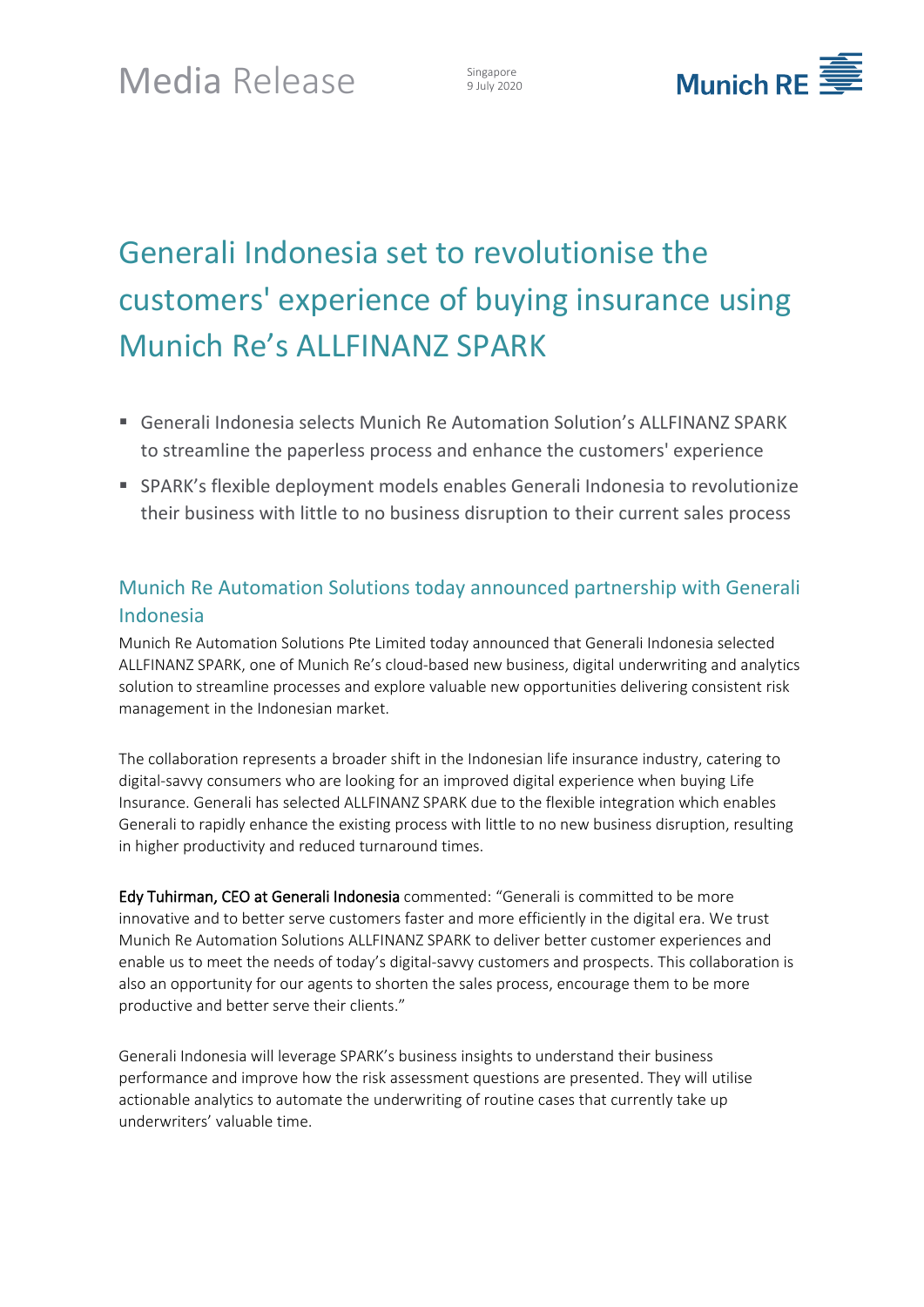

Alby Van Wyk, Executive Vice President of APAC at Munich Re Automation Solutions commented: *"We are delighted to partner with Generali Indonesia on their journey to digitalisation. With the flexible integration of ALLFINANZ SPARK, Generali Indonesia have the tools to convert more business, more consistently without disrupting the current sales process."*

If you are facing similar challenges and would like to discuss your project with us, please visit; <https://www.munichre.com/automation-solutions/en.html> or email revolution@munichre.com